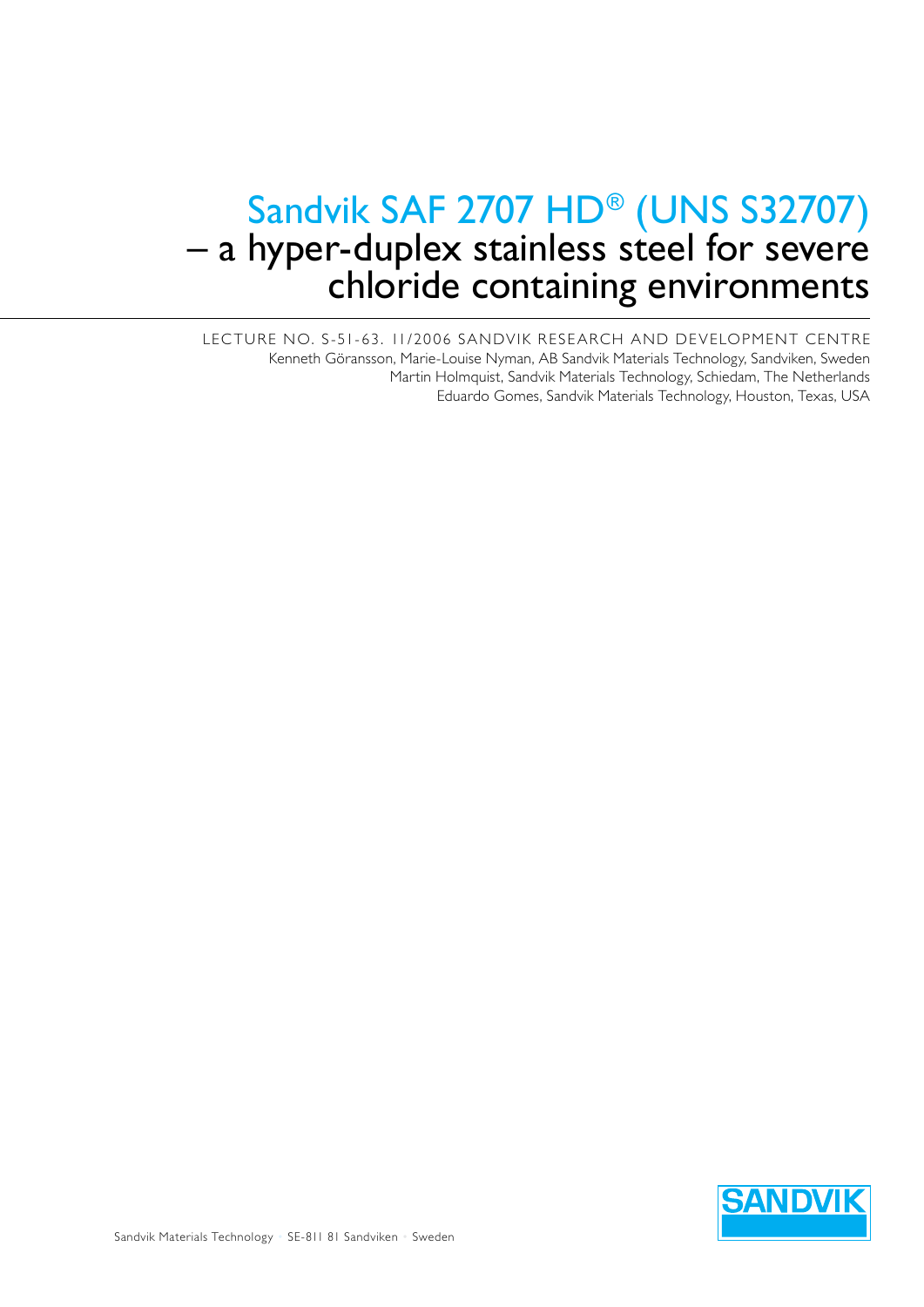# Sandvik SAF 2707  $HD^{\circledast}$  (UNS S32707) – a hyper-duplex stainless steel for severe chloride containing environments

### Abstract

This paper introduces the new hyper-duplex stainless steel Sandvik SAF 2707 HD.

The general material properties of Sandvik SAF 2707 HD are presented, including chemical composition, corrosion and mechanical properties. Results are given also for weld metals, welded with GTAW (TIG) and a matching (Sandvik 27.9.5.L) filler material.

With a nominal PRE (%Cr +  $3.3\%$ Mo+ $16\%$ N) of 49, the new grade has significantly improved corrosion resistance in chloride solutions compared with currently available super duplex stainless steels (e.g. UNS S32750) and the 6Mo austenitic stainless steels (e.g. UNS S31254).

This makes Sandvik SAF 2707 HD particularly interesting for use in applications involving hot seawater. Compared with the current super-duplex grades, Sandvik SAF 2707 HD also extends safe operating conditions in a number of other chloride containing acidic environments, e.g. in critical heat exchangers in oil refineries. Some references for Sandvik SAF 2707 HD in industrial heat exchanger applications are highlighted.

#### Introduction

Since their introduction more than 15 years ago, super-duplex stainless steels, such as UNS S32750, S32760 and S32520, have found widespread use in industries such as oil and gas, petrochemical and chemical processing. Their popularity is attributed to an attractive combination of high corrosion resistance, excellent mechanical properties and also a relatively low cost compared to other higher performance materials, such as super austenitic stainless steels and Ni-based alloys.

Despite a very broad range of applications for superduplex stainless steels, there are areas where the corrosion resistance of these grades is insufficient for a long service life, and where more expensive materials, with even higher corrosion resistance, are needed.

As an example, the corrosion resistance for different duplex stainless steels in seawater applications has been much discussed during the last decade, and even though the existing super-duplex stainless steels do not corrode in seawater at lower temperatures, they have some limits in higher temperature service. There was a clear desire, therefore, for new grades with a higher corrosion resistance than was available from existing super-duplex stainless steels.

To that end, Sandvik SAF 2707 HD was developed. In addition to a high chloride corrosion resistance, it also offers increased mechanical properties over e.g. Sandvik SAF 2507® (UNS S32750). The improved corrosion resistance extends the use of duplex stainless steels in aggressive chloride environments, such as in hot tropical seawater.

With the high costs often associated with maintenance, and the desire to prolong the periods between planned inspections, increased reliability is a key factor in lowering overall life cycle costs. The selected materials of construction need to withstand the often variable service conditions experienced, and to perform also in cases of shorter periods of non-stable operating conditions. With this background, a further development of the super-duplex stainless steels has been a natural step in order to meet the current and future industry demands for economical, high performance materials.

#### Chemical composition and PRE value

Sandvik SAF 2707 HD (UNS S32707) has a well-balanced composition, with approximately 50% ferrite and 50% austenite and is designed for use in acidic chloride containing environments. The combination of chromium, nitrogen and molybdenum increases resistance to localized corrosion, i.e. pitting and crevice corrosion. In duplex materials, it is important that the individual PRE numbers of the two phases, austenite and ferrite, are similar, in order to prevent the initiation of corrosion attack in the weaker phase. In Sandvik SAF 2707 HD, the nominal PRE number is 49, where PRE=%Cr +  $3.3\%$ Mo +  $16\%$ N (% by weight). The individual PRE numbers of the two phases are typically balanced to within 1 PRE unit of the average. The elemental content is also balanced to give high impact toughness and a reduced risk of the formation of embrittling phases during annealing.

The nominal chemical compositions of Sandvik SAF 2707 HD and Sandvik SAF 2507 are given in table 1.

#### **Table 1. Nominal chemical composition of two highly alloyed duplex stainless steels, wt-%**

| Grade<br>Sandvik                 | <b>UNS</b>         | C<br>max | Cr | Ni | Mo N |          | PRF*<br>nominal |
|----------------------------------|--------------------|----------|----|----|------|----------|-----------------|
| SAF 2507                         | S32750 0.03 25 7 4 |          |    |    |      | 0.3 42   |                 |
| SAF 2707 HD S32707 0.03 27 6.5 5 |                    |          |    |    |      | $0.4$ 49 |                 |

\*PRE = Pitting Resistance Equivalent (=%Cr + 3.3%Mo + 16%N)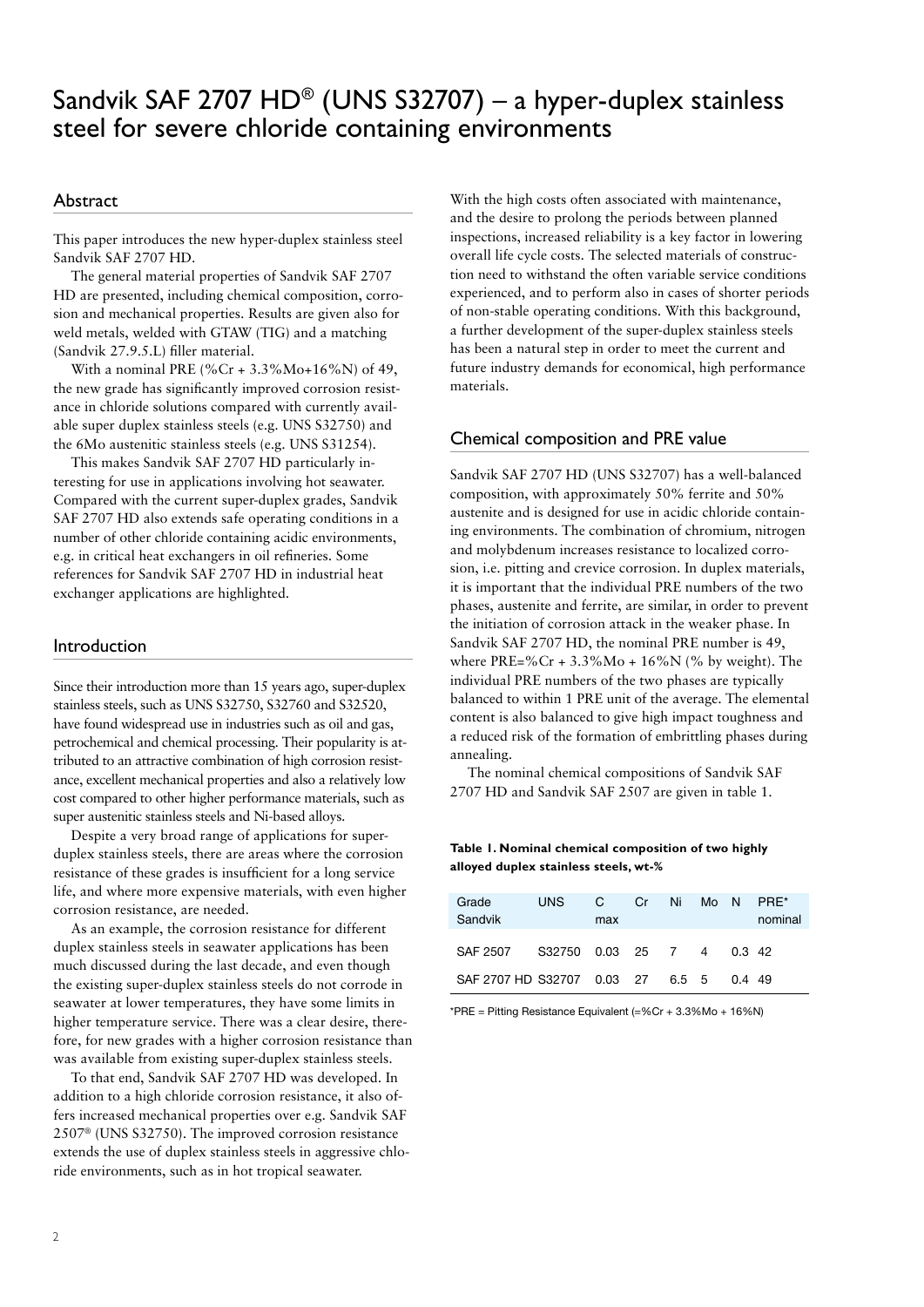#### Localized corrosion

In chloride containing waters under oxidizing conditions, pitting or crevice corrosion are perhaps the most common failure modes for stainless steels. Modern duplex stainless steels, such as Sandvik SAF 2507, were developed explicitly to have high resistance to pitting and crevice corrosion. All the experience gained from this grade has been utilized when developing Sandvik SAF 2707 HD.

In a modified version of ASTM G48A, test samples are exposed for periods of 24 hours in  $6\%$  FeCl<sub>3</sub>. When pits are detected together with a substantial weight loss (> 5 mg), the test is interrupted. Otherwise, the temperature is increased 5°C (9°F) and the test continued. The critical pitting temperature (CPT) of Sandvik SAF 2707 HD defined in this way was 97.5˚C, compared to approximately 80˚C for Sandvik SAF 2507.

Crevice corrosion tests were performed in  $6\%$  FeCl<sub>3</sub>, with a crevice specified in the MTI-2 procedure, where an artificial crevice is mounted on the sample with a torque of 0.28 Nm. Also, in this case, the increase in critical crevice corrosion temperature (CCT) is significant. Results obtained, compared with Sandvik SAF 2507 (UNS S32750), are given in Figure 1.



*Figure 1. Critical pitting temperature in modified G-48A and critical crevice corrosion temperature obtained in MTI-2 testing.*

Critical pitting temperatures (CPT) can also be measured in potentiostatic tests. Figure 2 shows CPT as a function of the concentrations of sodium chloride, from 3 to 25% and of pH. The applied potential during the test was 600 mV vs. SCE, which is approximately the same redox potential as that used in the ASTM G48 tests. This high potential is normally not encountered in chloride containing media. The possible application temperatures in chloride containing media of lower redox potentials, e.g. process streams in refineries or natural unchlorinated seawater is, therefore, typically much higher.

In particular, at low pH and high chloride concentrations, Sandvik SAF 2707 HD shows a much higher resistance than Sandvik SAF 2507 and austenitic 6Mo+N alloys.



*Figure 2. Critical pitting temperatures (CPT) at varying concentrations of sodium chloride, from 3 to 25% (potentiostatic determination at +600mV SCE with surface ground with 220 grit paper).*



*Figure 3. Critical pitting temperatures (CPT) in 3% NaCl with varying pH (potentiostatic determination at +600mV SCE with surface ground with 220 grit paper).*

The high corrosion resistance in acidic, lower pH, chloride solutions is also demonstrated by results obtained in a Green Death  $(1\% \text{FeCl}_3 + 1\% \text{CuCl}_2 + 11\% \text{H}_2 \text{SO}_4 +$ 1.2%HCl) test solution. Table 2 shows that in this environment, the critical pitting temperature (CPT) is increased by 25 ˚C compared with Sandvik SAF 2507.

#### **Table 2. Critical pitting temperature determined in "Green death"**

| Alloy               | CPT (°C) |
|---------------------|----------|
| Sandvik SAF 2707 HD | 97.5     |
| Sandvik SAF 2507    | 72.5     |
| $6Mo+N$             | 70       |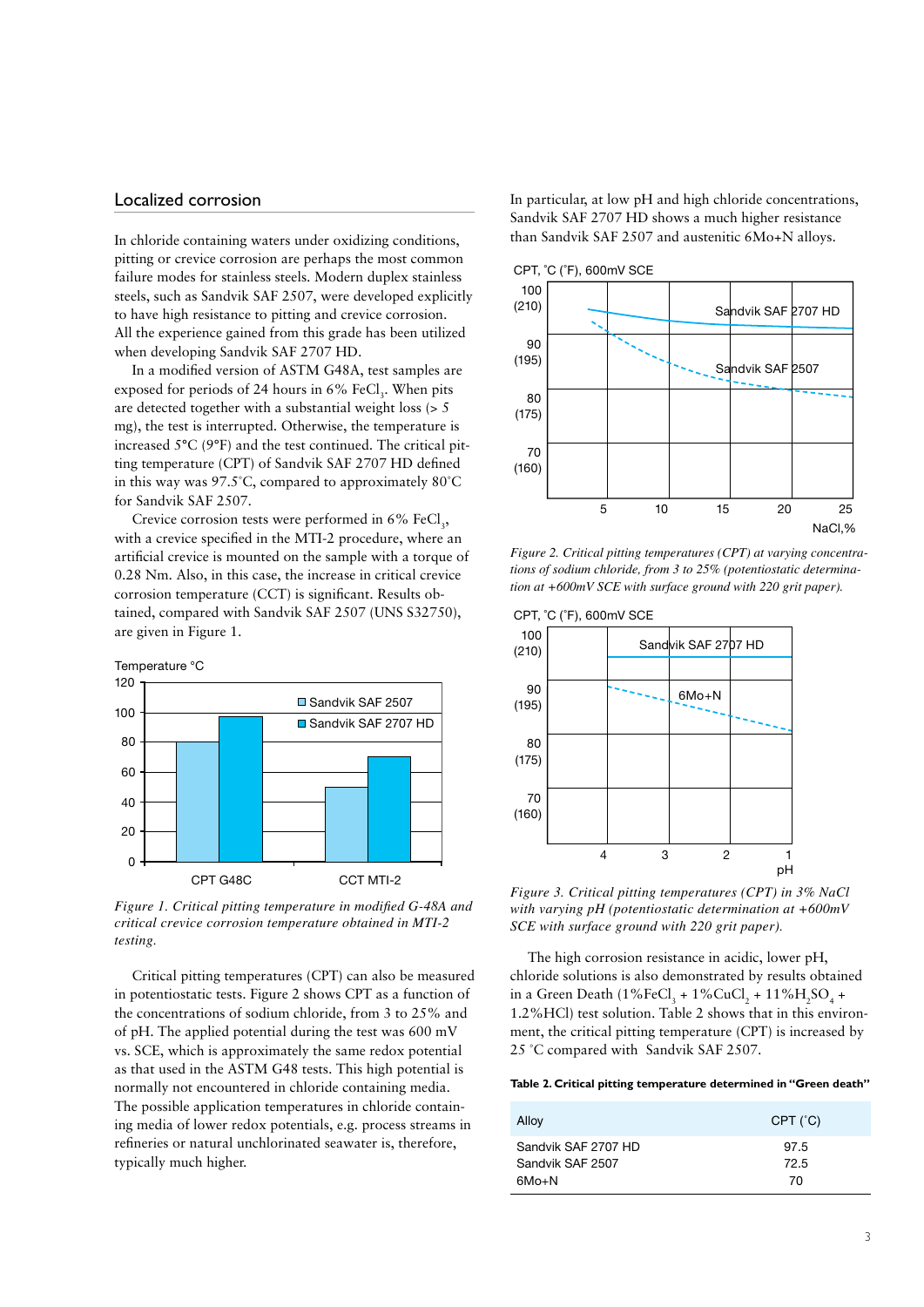#### General corrosion

General corrosion can limit the service life of a stainless steel component in contact with a process solution. Sandvik SAF 2707 HD is highly resistant to corrosion by organic acids, e.g. formic acid and acetic acid, as shown in the isocorrosion diagrams in figures 4 and 5. It also remains resistant in contaminated acid. The alloy is, therefore, a competitive alternative to high alloyed austenitic stainless steels and Ni-base alloys in applications where standard austenitic stainless steels corrode at a high rate.



*Figure 4. Isocorrosion diagram in naturally aerated formic acid. The curve represents a corrosion rate of 0.1mm/year (4mpy) in a stagnant test solution.*



*Figure 5. Isocorrosion diagram in naturally aerated acetic acid. The curve represents a corrosion rate of 0.1mm/year (4mpy) in a stagnant test solution.*

The corrosion rate of Sandvik SAF 2707 HD in formic acid at 105˚C and in boiling conditions was compared with the Ni-based material C-276 (UNS N10276) over the full range of concentrations. The results showed that at 105˚C, Sandvik SAF 2707 HD had a significantly lower corrosion

rate than C-276 for all concentrations. Also at boiling conditions, the corrosion rate for Sandvik SAF 2707 HD was lower in concentrations up to approx. 50% formic acid, while C-276 performed better in boiling conditions at the highest concentrations.

#### Stress corrosion cracking

Stress corrosion cracking (SCC) is perhaps the most serious form of corrosion encountered in industrial processes as it can lead to rapid material failure. Standard austenitic grades can crack even at very low chloride levels. The risk of SCC can be eliminated with the use of more resistant materials, such as high nickel alloys or duplex stainless steels. While the austenitic steels in many cases become resistant at Ni levels above 25%, the duplex alloys will have the same or higher resistance at much lower alloying levels, due to the dual phase structure [2]. The SCC resistance of Sandvik SAF 2707 HD in chloride solutions at high temperatures is illustrated in figure 6. An autoclave SCC test, where the samples are loaded to the yield strength  $R_{p0.2}$ level, was conducted. The pressure was approximately  $100$ bar and the oxygen content 8 ppm. Fresh NaCl solution was pumped constantly into the chamber and duration of the test was 1000h (6 weeks). There were no signs of SCC up to 1000 ppm Cl<sup>-</sup>/300°C and 10000 ppm Cl<sup>-</sup>/250°C.



*Figure 6. SCC resistance in oxygen bearing (abt. 8 ppm) neutral chloride solutions. Testing time 1000 hours. Applied stress equal to proof strength at testing temperature. Sandvik Sanicro 28 = UNS N08028.*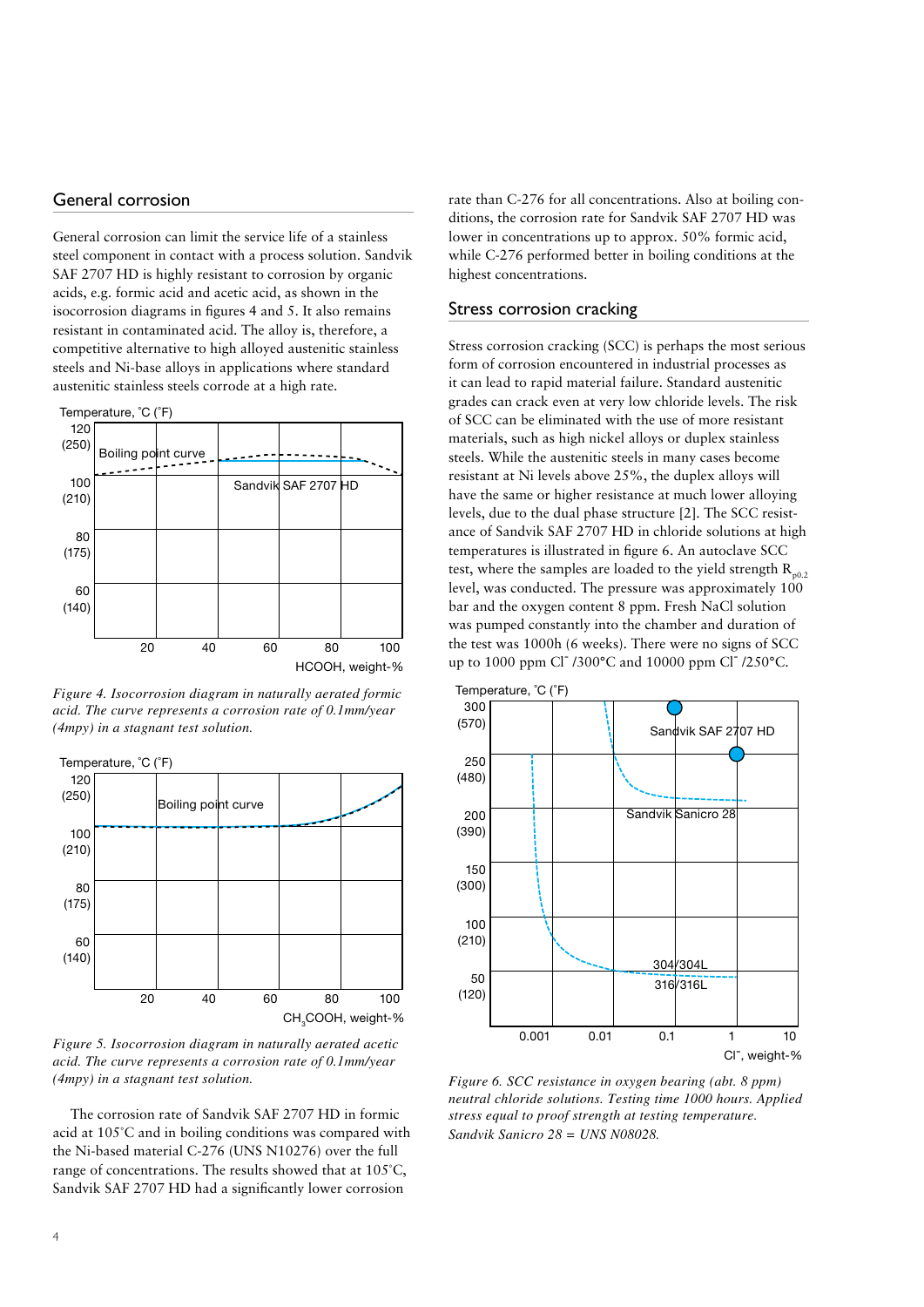#### Mechanical properties

Sandvik SAF 2707 HD was designed to have high mechanical strength. The duplex structure accounts for a yield strength about twice that of austenitic stainless steels with corresponding pitting corrosion resistance. The higher strength of the duplex material will in many cases allow substantial reductions in material thickness, lowering the weight and total cost of the installation. In spite of the high strength, ductility remains at a high level and fabrication procedures, such as bending and expansion, can be performed in the same way as for austenitic steels [2].

Typical values for heat exchanger tubes are yield strength  $R_{p0.2}$  800 MPa and tensile strength 1000 MPa. The elongation value is above 25% in the quenched annealed condition. When a metal is exposed to high temperatures, the effect of solution strengthening and deformation hardening decreases, since the diffusion rate of both substitution and interstitial atoms increase and the density of dislocation decreases, due to the high velocities of dislocation movements. This leads to a decrease in both yield and tensile strength [2]. Figure 7 shows the mean yield strength  $R_{p0.2}$  and figure 8 shows the mean tensile strength  $R_m$ , measured on heat exchanger tubes with wall thicknesses up to 4 mm in the temperature range 20-300˚C (68-572˚F). The yield strength  $R_{p0.2}$  and the tensile strength  $R_{m}$  are high over the whole temperature range up to 300˚C.



*Figure 7. Proof strength R<sub>n0.2</sub> of Sandvik SAF 2707 HD.* 



*Figure 8. Tensile strength R<sub>m</sub> of Sandvik SAF 2707 HD.* 

#### Impact strength

The temperature range for using duplex stainless steels is approximately -50°C to 300°C, with some variations on the design limits within different grades and standards. The reason for the lower limit is the fact that duplex, similar to other materials with a ferritic matrix, are embrittled at lower temperatures. The upper limit is also due to embrittlement, where the ferrite phase undergoes a transformation over time. The phenomenon is referred to as 475°C (885°F)-embrittlement, because the ferrite decomposition rate is typically highest around that temperature. Sandvik SAF 2707 HD possesses very good impact strength. The ductile to brittle transition temperature is below -50°C (-58°F). Figure 10 shows impact energy (KCV) in the temperature range -200˚C-100˚C (-328-212˚F). The samples are taken in the longitudinal and transversal direction from 200x13mm hot extruded and solution annealed pipe.



*Figure 9. Impact energy curve for Sandvik SAF 2707 HD using standard Charpy V specimens 10x10mm.*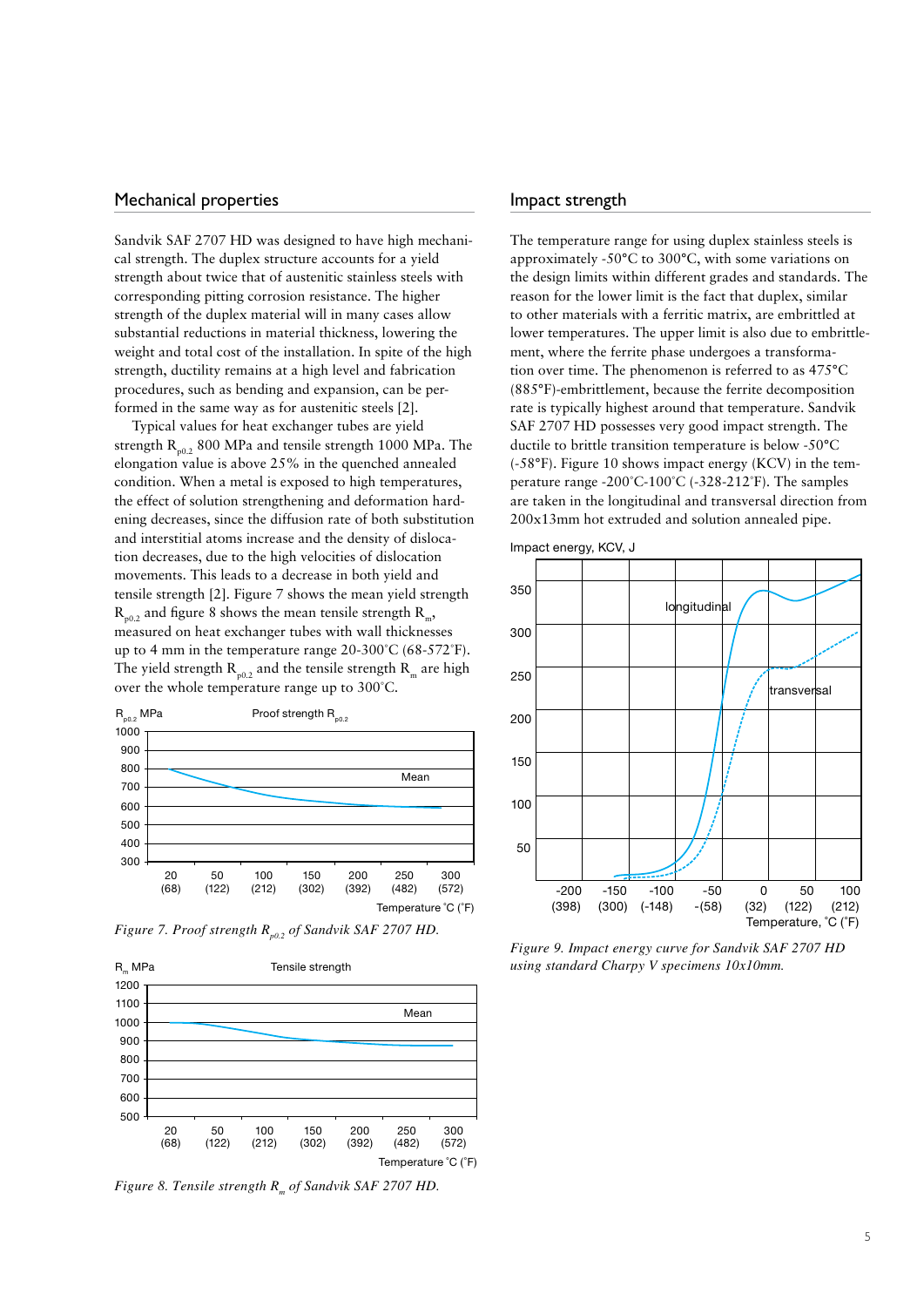## **Welding**

A welding consumable designated Sandvik 27.9.5.L has been developed for welding Sandvik SAF 2707 HD. Sandvik 27.9.5.L weld metal and HAZ have a ferriticaustenitic microstructure with ferrite content in the range of 30-70%. High nitrogen content in the material gives a rapid austenite formation during welding. In order to compensate for nitrogen losses during gas shielded welding, a shielding gas of Ar + 2-3%  $N_2$  should be used.

Sandvik 27.9.5.L filler material contains an increased nickel level to promote austenite reformation and hence improved pitting resistance.

 It is important to control the ferrite content in order to obtain a microstructure free from intermetallic precipitates, and it should generally be in the range 30-70%. Precipitates such as Cr2N and σ-phase can influence corrosion and mechanical properties negatively if a sufficiently large amount is present in the microstructure. Due to the structural stability of Sandvik SAF 2707 HD, the thermal cycle during welding must be kept under close control for optimum properties in the weld. Too high a heat input should be avoided to minimize the risk of precipitating  $\sigma$ -phase and other intermetallic phases. Too low a heat input should also be avoided to minimize the risk of precipitating too high ferrite content and the precipitation of nitrides. For this reason, the lower end of the heat input interval in table 3 should not be used for heavy gauges.

#### **Table 3. Heat control**

| Factor                | I imit                       |
|-----------------------|------------------------------|
| Preheat <sup>a)</sup> | Not applicable <sup>a)</sup> |
| Interpass temperature | $<$ 100 $^{\circ}$ C         |
| Heat input            | 0.2 kJ/mm< $Q$ < $1.5$ kJ/mm |

 *a) A preheat of 50-70°C can be carried out when there is a risk of condensed moisture on joint surfaces, tubesheets etc. Preheating with an open flame should be avoided.* 

Post weld cleaning can be done mechanically by stainless steel brush, Scotch Brite grinding wheel (or similar), pickling with Sandvik pickling paste or by combining mechanical cleaning and pickling. A combination of mechanical cleaning and pickling generally gives the best result from a corrosion point of view.

TIG/GTAW (Tungsten-Inert-Gas /Gas-Tungsten-Arc-Welding) is recommended for tube-to-tubesheet welding. Both manual and mechanized TIG welding can be used. Due to the rapid cooling in tube-to-tubesheet welding, it is important to use nitrogen mixed shielding gas,  $Ar + 2-3\% N_2$ ,

in order to promote austenite reformation. Tube-to-tubesheet welding can be performed with all the common joint preparations used for other super-duplex grades. Sandvik SAF 2707 HD can be successfully welded to tube sheets of various materials, e.g. Sandvik SAF 2205, Sandvik SAF 2507, and carbon steels.

The critical pitting temperature (CPT) in the earlier described, modified version of ASTM G48A testing was measured at 77.5˚C, which is significantly higher than the corresponding values for a super duplex TIG/GTAW weld metal. Typical tensile properties for TIG/GTAW all weld metal are summarised in table 4.

#### **Table 4. Typical tensile properties for Sandvik 27.9.5.L TIG/ GTAW all weld metal (Shielding gas: Ar+2%N2)**

| $R_{p0.2}$<br>MPa | $R_{m}$<br><b>MPa</b> | А<br>% |
|-------------------|-----------------------|--------|
| 800               | 950                   | 30     |

Impact values for the weld metal in the temperature interval  $-60^{\circ}$ C to  $+20^{\circ}$ C can be seen in figure 10.



*Figure 10. Impact energy values for weld metal Sandvik 27.9.5L in the temperature interval -60˚C to 20˚C.*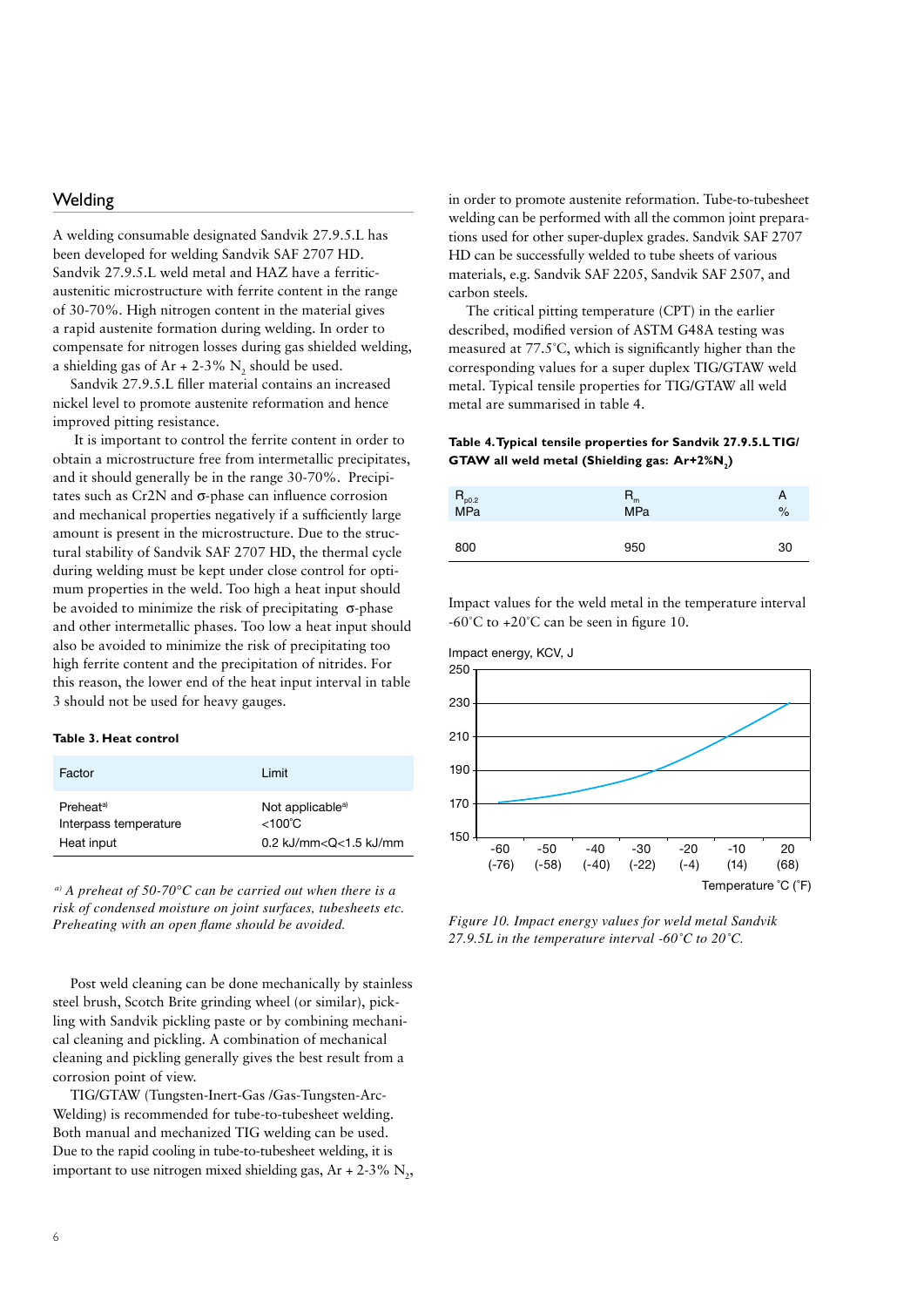#### Application examples – heat exchanger service

In order to verify the material and gain industrial reference information, Sandvik SAF 2707 HD has been evaluated during the last couple of years in a variety of industrial heat exchanger applications operating under severe corrosive conditions. Some examples are given below to describe the experiences gained.

At the end of 2003, a US oil refinery decided to retube a complete tube bundle with Sandvik SAF 2707 HD in a top pump-around exchanger in an atmospheric distillation unit. In the same application, carbon steel had a lifetime expectancy of only around 9 months. The problems were caused by chloride attacks under deposits of amine-chloride salts and iron sulphide deposits. The increased corrosivity seen in this unit came from a higher use of lower quality crude oils. An upgrading of the metallurgy to Sandvik SAF 2507 super-duplex stainless steel had been done already for most of these exchangers, but the grade was considered to be operating very close to its limits, as some pitting had been observed in the bundles having the most severe conditions. One bundle also experienced some cracking, which was traced back to faults during the fabrication (retubing) process. The Sandvik SAF 2707 HD tubes were installed as replacement material in this particular bundle, and, to date, have performed excellently [3].

A European refinery had similar problems with a short lifetime on carbon steels in air coolers in an atmospheric crude distillation overhead system. The lifetime of a maximum of 2 years was not sufficient in view of this plant's aim to prolong the intervals between turnarounds. Sandvik SAF 2707 HD test tubes, with external Al-fins, were installed in the most critical part of the air cooler, and were in excellent condition when inspected after more than one year in service.

Another European refinery also saw the benefits of using Sandvik SAF 2707 HD for service in an overhead condenser unit to replace carbon steel giving only a short life time, with bundles being replaced typically after only 5-7 months in service. Installation was carried out in January 2006, and performance to date has been good.

A refinery in the Middle East selected Sandvik SAF 2707 HD for a full condenser cooled with seawater on the tube side. The shell side service was condensing hydrocarbons, also giving concerns relating to HCl dewpoint deposit formation. The main issue, however, was the seawater tube side, where metal temperatures were estimated to reach as high as approx. 70˚C.

Seawater corrosion was a concern also for a chemical plant located on the Mediterranean Sea. This plant selected Sandvik SAF 2707 HD as a more reliable option compared with Sandvik SAF 2507 for a seawater cooled exchanger. The unit has been in service since the end of year 2005.

A chemical plant in South America, producing boric acid and boron salts, had corrosion problems on 6Mo super austenitic stainless steel, due to high chloride contents and temperatures. Sandvik SAF 2707 HD tubes were installed as replacements during mid 2005.

#### **Conclusions**

- Sandvik SAF 2707 HD has excellent resistance to pitting and crevice corrosion in chloride containing environments, as well as to chloride induced stress corrosion cracking. Sandvik SAF 2707 HD also shows very good results against general corrosion in organic acids.
- The mechanical properties of Sandvik SAF 2707 HD are high. The high yield strength may give design and cost advantages compared to other high performance materials.
- The weldability of Sandvik SAF 2707 HD is good.
- The excellent corrosion performance of Sandvik SAF 2707 HD has been verified in a number of process plant heat exchanger installations.

#### References

1. Datasheet for Sandvik SAF 2707 HD

2. J. Michael Nicholls, AB Sandvik Steel, Duplex Stainless Steels for Demanding Applications. Paper presented on the 12<sup>th</sup> International Corrosion Congress in Houston, Texas, March 1, 1993

3. T.J.Ruggles, Metallurgy and equipment upgrades to process opportunity crudes, AIChE conference, April 2006